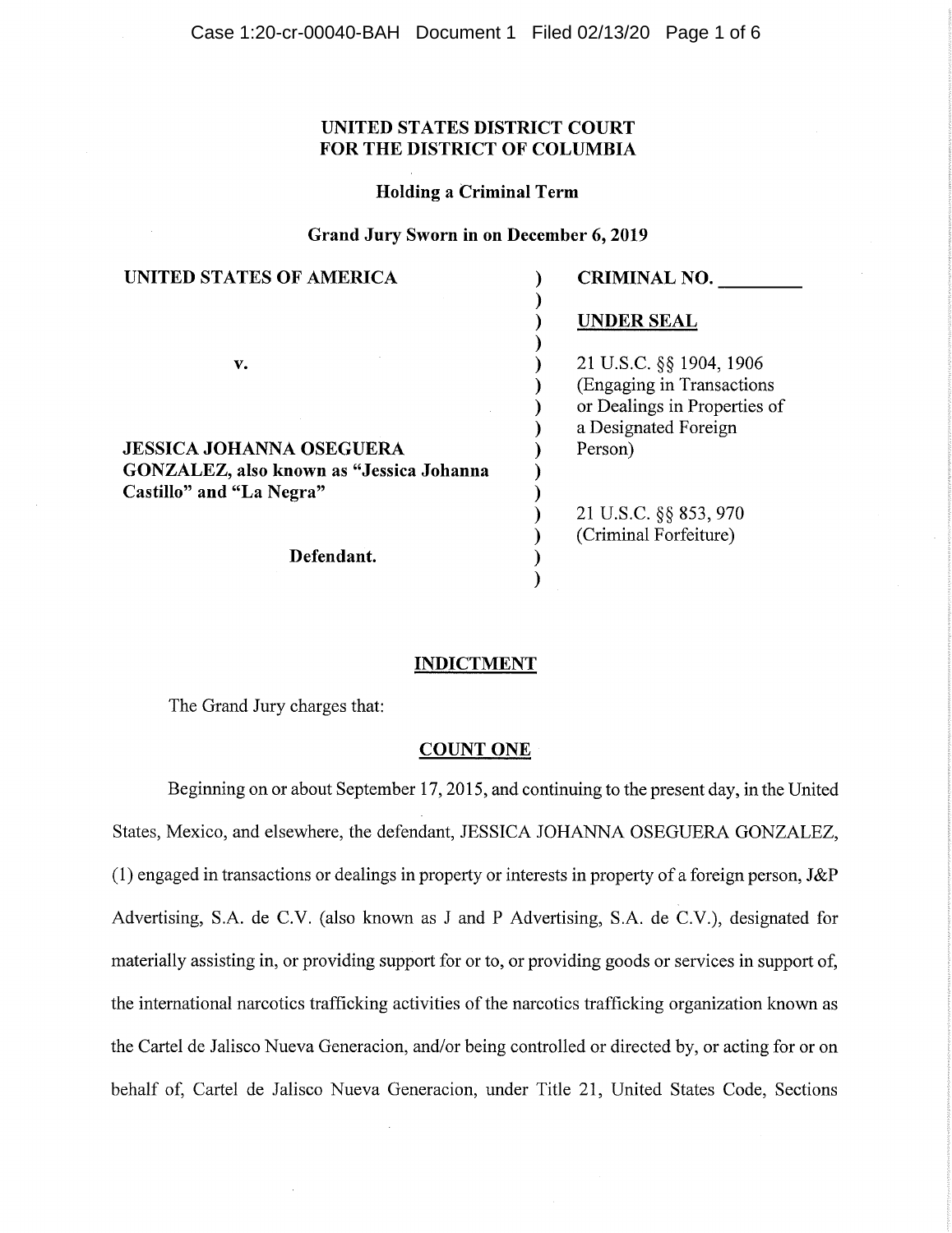1904(b)(2), 1904(b)(3); and/or (2) engaged in transactions or dealings to evade or avoid, or that had the effect of evading or avoiding, the prohibition on transactions or dealings in property or interests in property of said foreign person. The Defendant's transactions or dealings violate Title 21, United States Code, Sections 1904(c)(1), 1904(c)(2) and 1906(a).

(Engaging in Transactions or Dealings in Properties of a Designated Foreign Person, in violation of Title 21, United States Code, Sections 1904 and 1906)

## COUNT TWO

Beginning on or about September 17, 2015, and continuing to February 11, 2016, in the United States, Mexico, and elsewhere, the defendant, JESSICA JOHANNA OSEGUERA GONZALEZ, (1) engaged in transactions or dealings in property or interests in property of a foreign person, JJGON S.P.R de R.L. de C.V., designated for materially assisting in, or providing support for or to, or providing goods or services in support of, the international narcotics trafficking activities of the narcotics trafficking organization known as the Cartel de Jalisco Nueva Generacion, and/or being controlled or directed by, or acting for or on behalf of, Cartel de Jalisco Nueva Generacion, under Title 21, United States Code, Sections 1904(b)(2), 1904(b)(3); and/or (2) engaged in transactions or dealings to evade or avoid, or that had the effect of evading or avoiding, the prohibition on transactions or dealings in property or interests in property of said foreign person. The Defendant's transactions or dealings violate Title 21, United States Code, Sections 1904(c)(1), 1904(c)(2) and 1906(a).

(Engaging in Transactions or Dealings in Properties of a Designated Foreign Person, in violation of Title 21, United States Code, Sections 1904 and 1906)

### COUNT THREE

Beginning on or about September 17, 2015, and continuing to the present date, in the United States, Mexico, and elsewhere, the defendant, JESSICA JOHANNA OSEGUERA GONZALEZ, (1) engaged in transactions or dealings in property or interests in property of a

2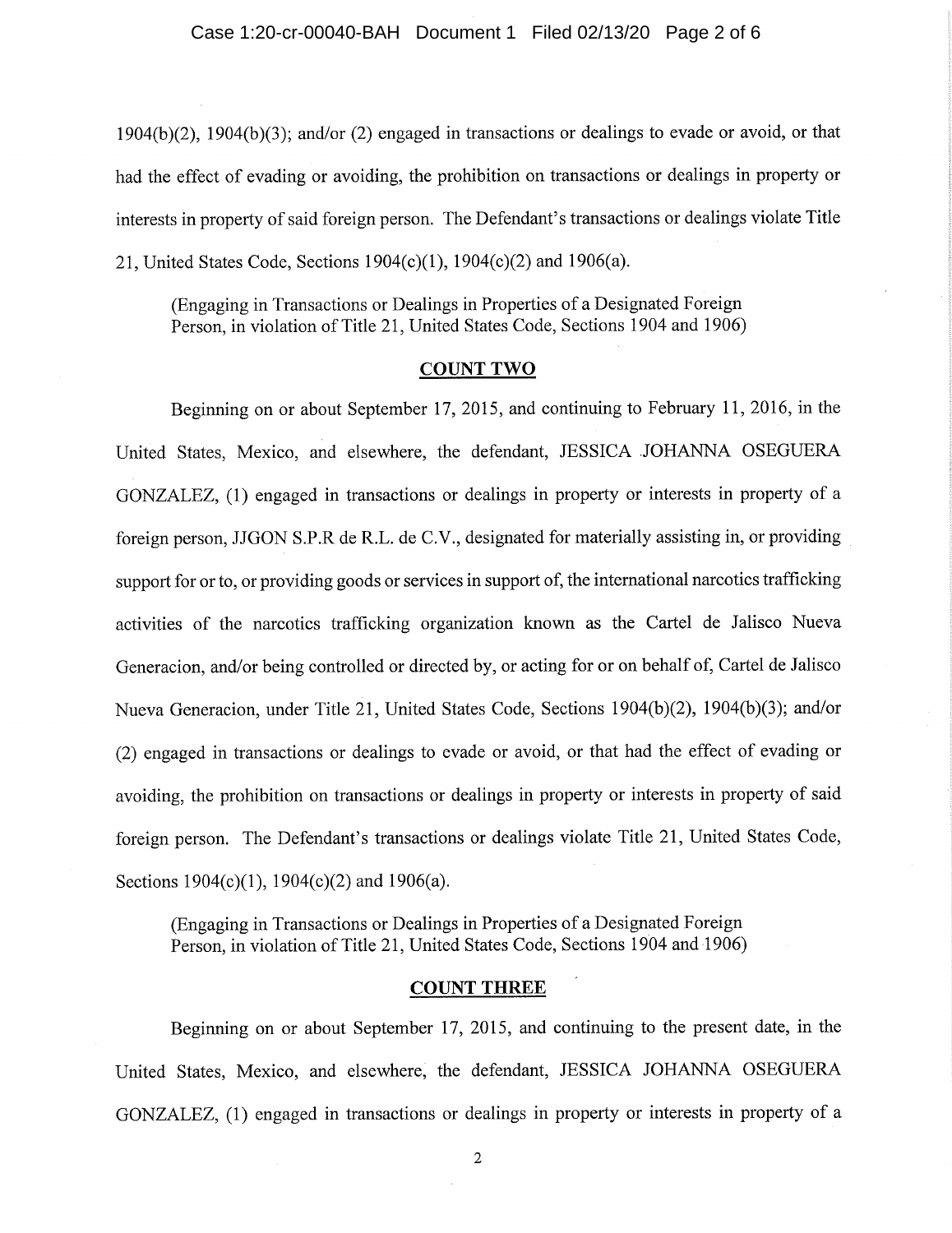## Case 1:20-cr-00040-BAH Document 1 Filed 02/13/20 Page 3 of 6

foreign person, Las Flores Cabanas (also known as Cabanas Las Flores), designated for materially assisting in, or providing support for or to, or providing goods or services in support of, the international narcotics trafficking activities of the narcotics trafficking organization known as the Cartel de Jalisco Nueva Generacion, and/or being controlled or directed by, or acting for or on behalf of, Cartel de Jalisco Nueva Generacion, under Title 21, United States Code, Sections 1904(b)(2), 1904(b)(3); and/or (2) engaged in transactions or dealings to evade or avoid, or that had the effect of evading or avoiding, the prohibition on transactions or dealings in property or interests in property of said foreign person. The Defendant's transactions or dealings violate Title 21, United States Code, Sections 1904(c)(1), 1904(c)(2) and 1906(a).

(Engaging in Transactions or Dealings in Properties of a Designated Foreign Person, in violation of Title 21, United States Code, Sections 1904 and 1906)

## COUNT FOUR

Beginning on or about September 17, 2015, and continuing to the present date, in the United States, Mexico, and elsewhere, the defendant, JESSICA JOHANNA OSEGUERA GONZALEZ, (1) engaged in transactions or dealings in property or interests in property of a foreign person, Mizu Sushi Lounge and Operadora Los Famosos, S.A. de C.V. (also known as Kenzo Sushi and Operadora Los Famosos, S.A.P.I. de C.V.), designated for materially assisting in, or providing support for or to, or providing goods or services in support of, the international narcotics trafficking activities of the narcotics trafficking organization known as the Cartel de Jalisco Nueva Generacion, and/or being controlled or directed by, or acting for or on behalf of, Cartel de Jalisco Nueva Generacion, under Title 21, United States Code, Sections 1904(b)(2), 1904(b)(3); and/or (2) engaged in transactions or dealings to evade or avoid, or that had the effect of evading or avoiding, the prohibition on transactions or dealings in property or interests in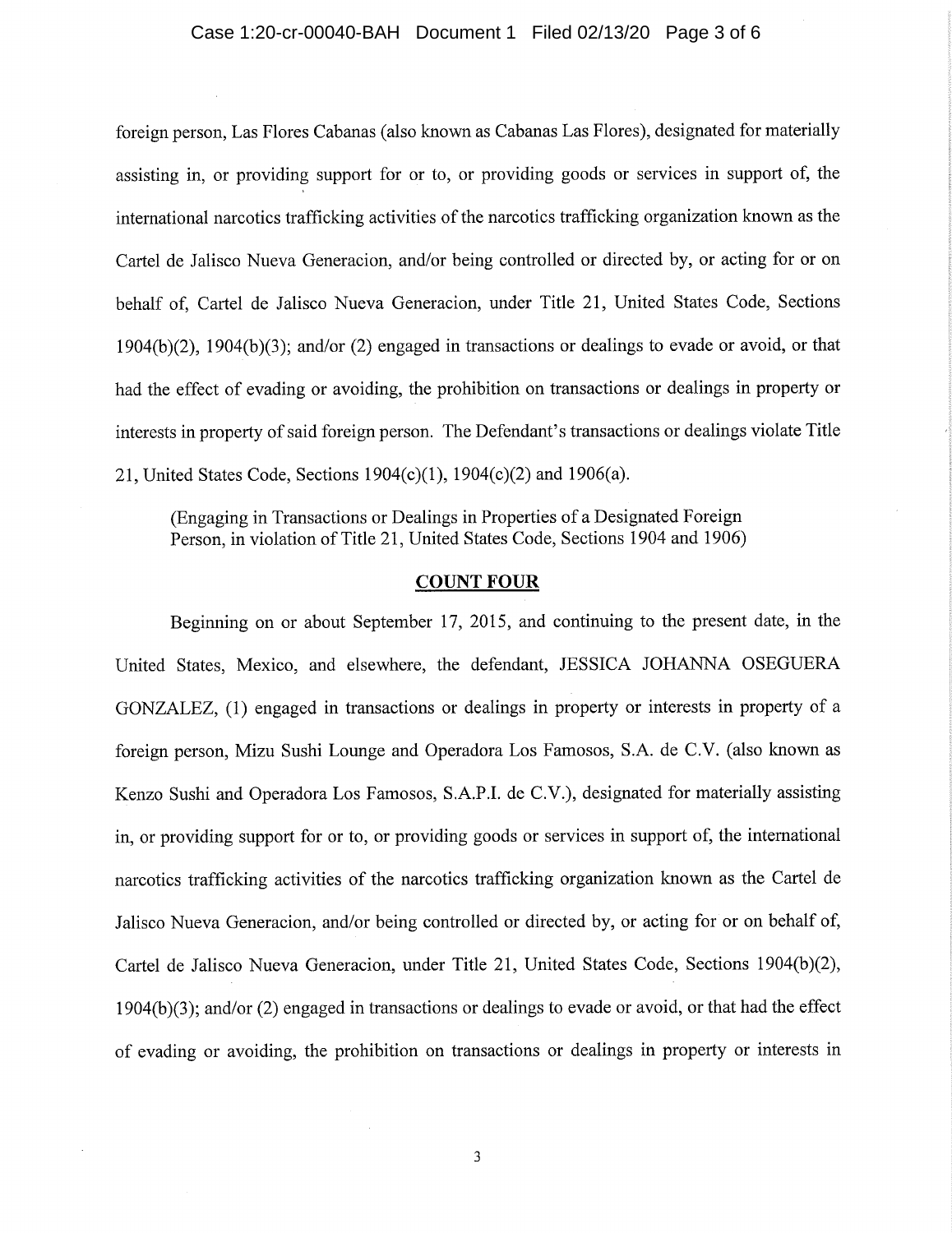property of said foreign person. The Defendant's transactions or dealings violate Title 21, United States Code, Sections 1904(c)(1), 1904(c)(2) and 1906(a).

(Engaging in Transactions or Dealings in Properties of a Designated Foreign Person, in violation of Title 21, United States Code, Sections 1904 and 1906)

### **COUNT FIVE**

Beginning on or about September 17, 2015, and continuing to the present date, in the United States, Mexico, and elsewhere, the defendant, JESSICA JOHANNA OSEGUERA GONZALEZ, (1) engaged in transactions or dealings in property or interests in property of a foreign person, Onze Black (also known as Tequila Onze Black), designated for materially assisting in, or providing support for or to, or providing goods or services in support of, the international narcotics trafficking activities of the narcotics trafficking organization known as the Cartel de Jalisco Nueva Generacion, and/or being controlled or directed by, or acting for or on behalf of, Cartel de Jalisco Nueva Generacion, under Title 21, United States Code, Sections 1904(b)(2), 1904(b)(3); and/or (2) engaged in transactions or dealings to evade or avoid, or that had the effect of evading or avoiding, the prohibition on transactions or dealings in property or interests in property of said foreign person. The Defendant's transactions or dealings violate Title 21, United States Code, Sections 1904(c)(1), 1904(c)(2) and 1906(a).

(Engaging in Transactions or Dealings in Properties of a Designated Foreign Person, in violation of Title 21, United States Code, Sections 1904 and 1906)

### **CRIMINAL FORFEITURE ALLEGATION**

The United States hereby gives notice to the defendant that upon the conviction of the offense charged in this Information, the government will seek forfeiture in accordance with Title 21, United States Code, Sections 853 and 970, of all property constituting or derived from any proceeds the defendant obtained directly or indirectly as a result of the alleged Title 21 violation,

4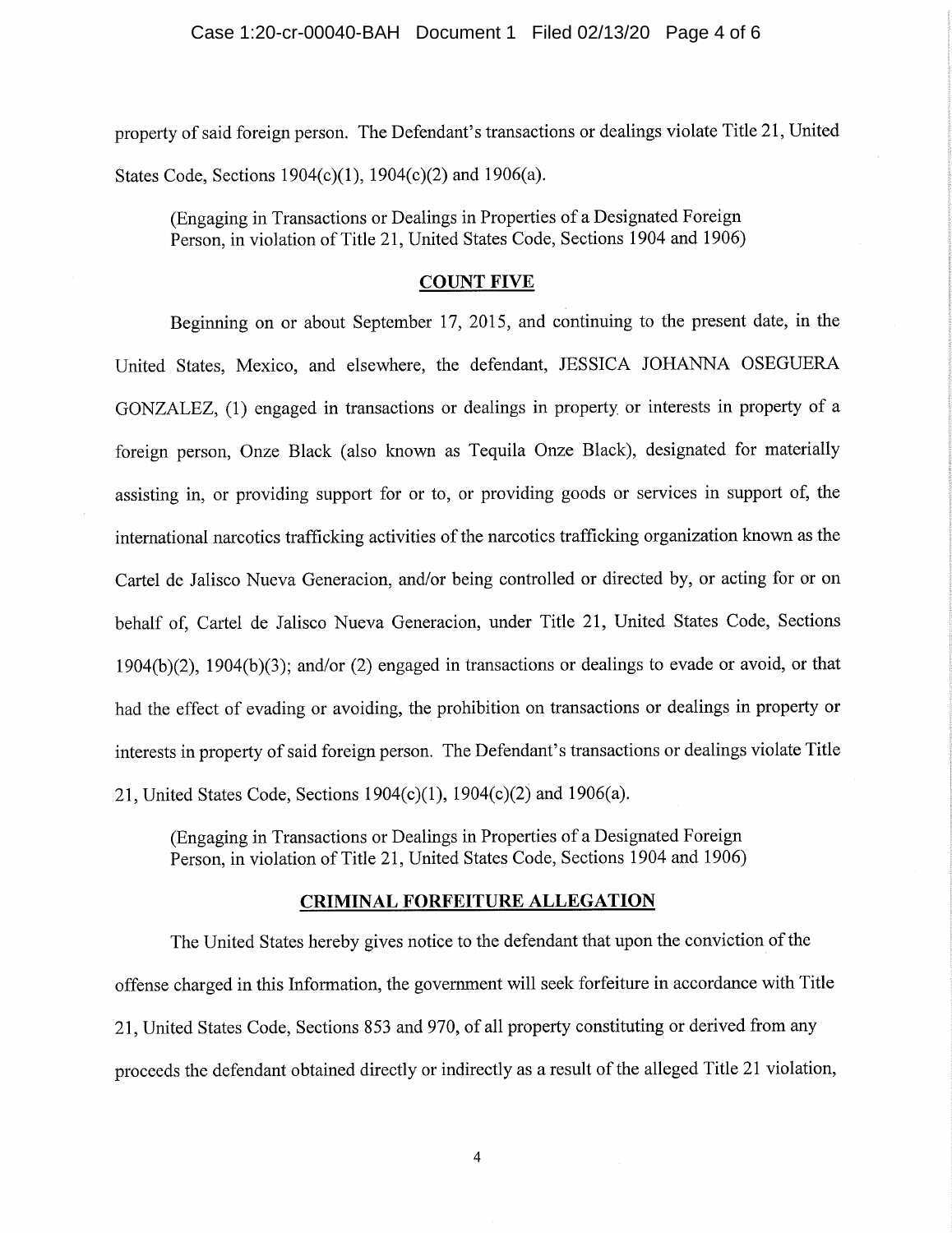# Case 1:20-cr-00040-BAH Document 1 Filed 02/13/20 Page 5 of 6

and all property used or intended to be used in any manner or part to commit and to facilitate the commission of such offense.

If any of the above-described forfeitable property, as a result of any act or omission of the defendant:

- (a) cannot be located upon the exercise of due diligence;
- (b) has been transferred or sold to, or deposited with, a third person;
- (c) has been placed beyond the jurisdiction of the Court;
- (d) has been substantially diminished in value; or
- (e) has been commingled with other property which cannot be subdivided without difficulty;